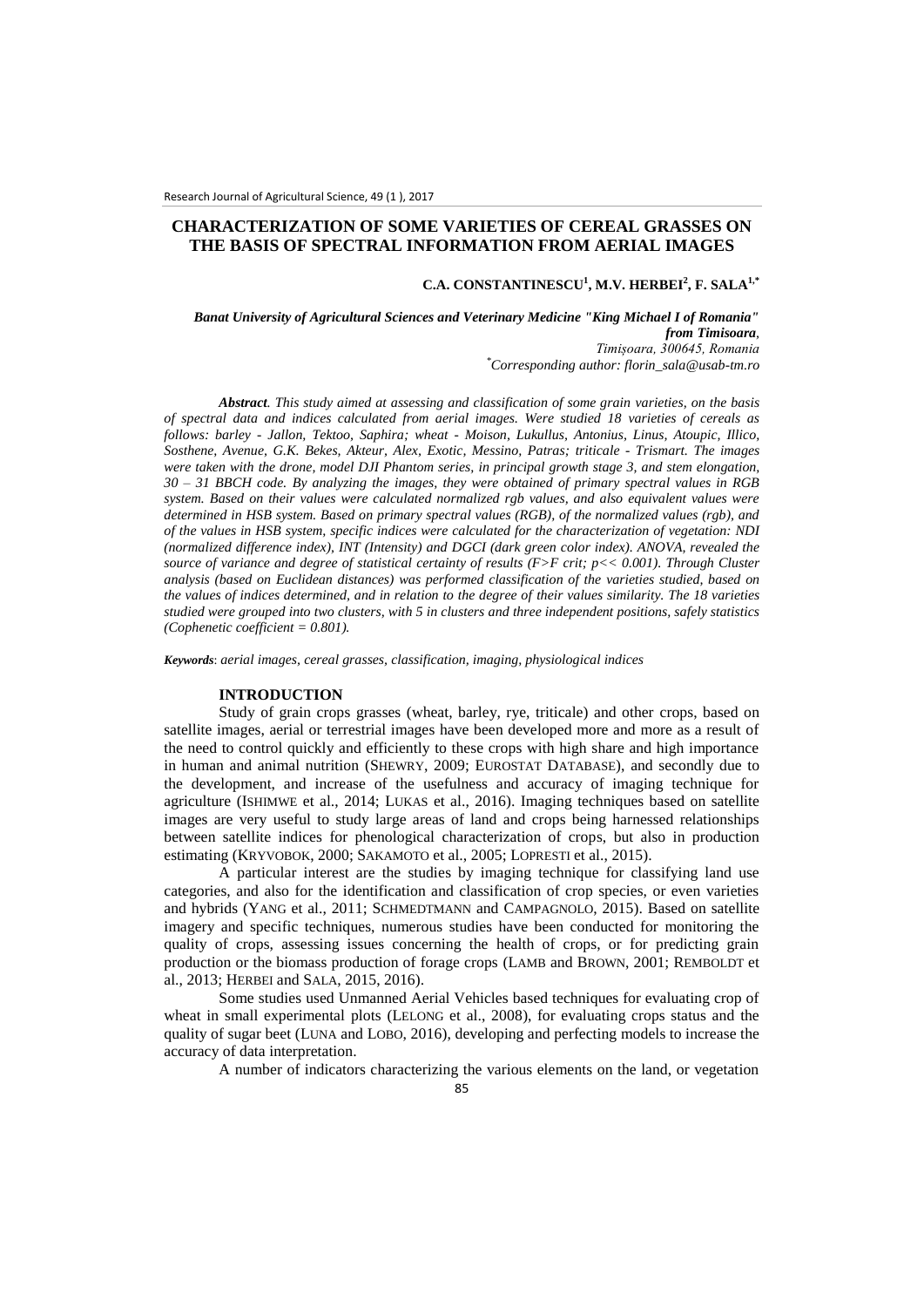cover, were developed based on interdependencies between the spectral information and realities on the ground that needed to be characterized, captured on digital images, and expressed by different mathematical formulas (MYNENI et al., 1995; SILLEOS et al., 2006). In the case of techniques based on satellite images to characterize vegetation, were proposed a series of dedicated indices, grouped based on slope (CTVI, NDVI, NRVI, RATIO, RVI, TVI, TTVI), based on the distance (AVI, DVI, PVI, TSAVI, WDVI) or based on orthogonal transformation.

Assessment of land areas, vegetation cover as a whole, and agricultural crops by imaging methods are based on the close relationship between the spectral information captured by digital images, and specific indexes of characterizing, being communicated close correlation at their level (HERBEI et al., 2015).

In the case of imaging analysis based on aerial images were also proposed specific indices to characterize the vegetation, on the basis of colors in RGB spectrum, namely NDI, INT, DGCI (AHMAD and REID, 1996; KARCHER and RICHARDSON, 2003; MAO et al., 2003; RORIE et al., 2011; LEE and LEE, 2013).

This study aimed to evaluate and classify the varieties of cereal grasses on the basis of spectral data and specific indices obtained from aerial images.

#### **MATERIAL AND METHOD**

The study was conducted in Didactic and Experimental Station of BUSAMV Timisoara, Romania, in an experimental plot that included several varieties of cereals (barley, winter wheat and triticale). The collection of varieties of grain grass was placed in the experimental plot A519/1, topo coordinates 45°47'N 21°12'E. Soil and technology conditions were uniform, represented by chernosem soil type, fertilized with 75 kg P  $\text{ha}^{-1}$  a.s. (active substance), 75 kg K ha<sup>-1</sup> a.s. and 150 kg a.s. N ha<sup>-1</sup> a.s. The study was conducted between 2015-2016 periods.

The biological material was represented by 18 varieties of cereal grasses as follows: barley - Jallon (hybrid), Tektoo (hybrid), Saphira; wheat - Moisson (hybrid), Lukullus, Antonius, Linus, Atoupic (hybrid), Illico, Sosthene, Avenue, G.K. Bekes, Akteur, Alex, Exotic, Messino, Patras; triticale - Trismart, figure 1. The study was conducted in early elongation stage, principal growth stage 3: stem elongation,  $30 - 31$  BBCH code (MEIER, 2001).

The images were taken in the time slot  $11.30 - 11.45$ , with drone model DJI Phantom series, at a resolution of 12 MP. Flight altitude was 6 m. The images were downloaded to a computer and analyzed with the software ImageJ (RASBAND, 1997). They were extracted spectral information, related to the color channel RGB. Starting from the primary spectral values of the channels RGB normalized values rgb were calculated (LEE and LEE, 2013) on the basis of the relations  $(1) - (3)$ .

$$
r = \frac{R}{R + G + B} \tag{1}
$$

$$
g = \frac{G}{R + G + B} \tag{2}
$$

$$
b = \frac{B}{R + G + B} \tag{3}
$$

where: r, g, b – normalized values;  $R$  – spectral values in red channel;  $G$  – spectral values in green channel; B – spectral values in blue channel.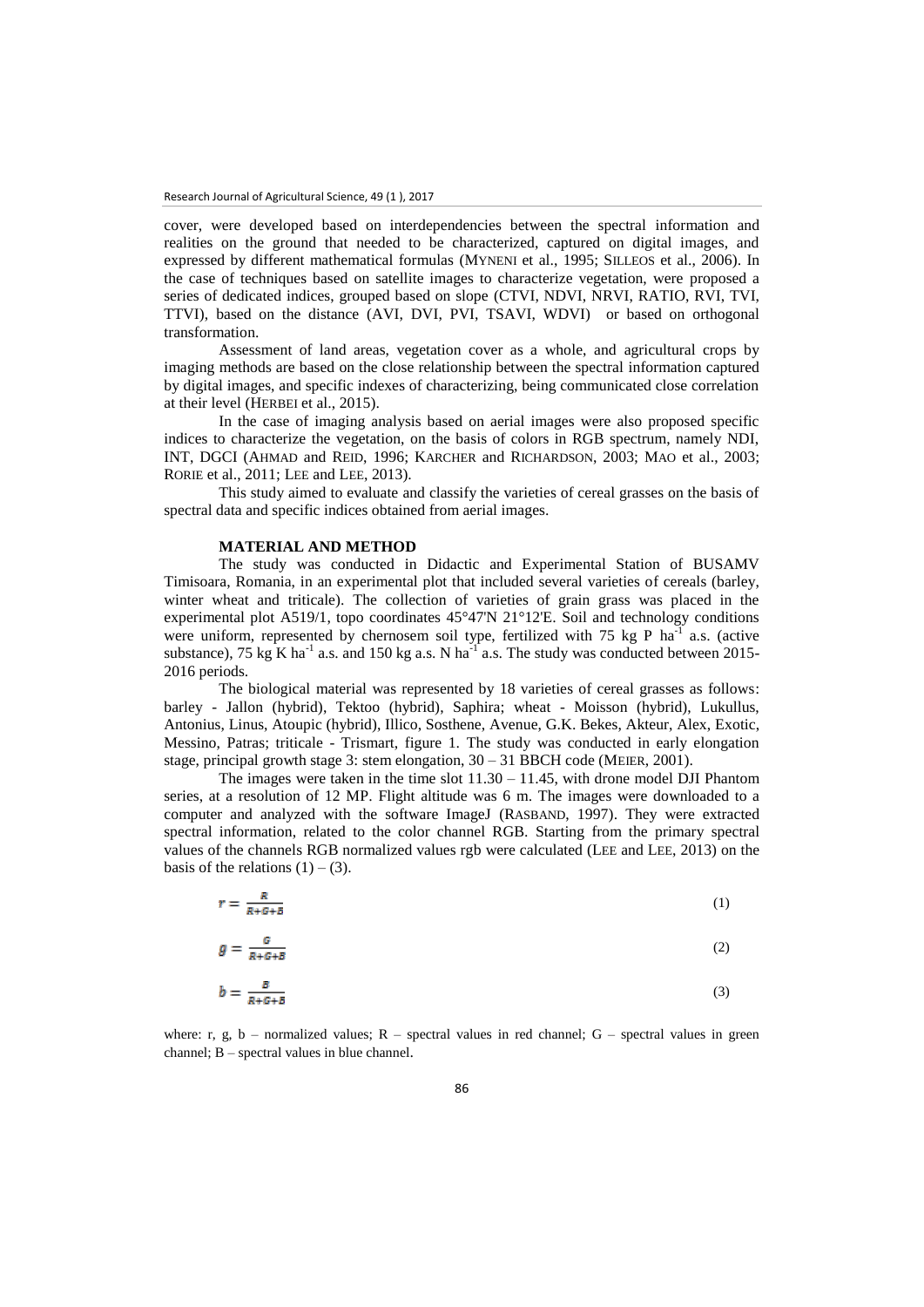

Figure 1. Images of cereal grasses varieties studied

 $(C_1 - \text{Jallon}, C_2 - \text{Tekto}, C_3 - \text{Saphaira}, C_4 - \text{Moisson}, C_5 - \text{Lukullus}, C_6 - \text{Antonius}, C_7 - \text{Linus}, C_8 - \text{Ovalim.}$ Atopic,  $C_9$  – Illico,  $C_{10}$  – Sosthene,  $C_{11}$  – Avenue,  $C_{12}$ - G.K.Bekes,  $C_{13}$  – Akteur,  $C_{14}$  – Alex,  $C_{15}$  – Exotic,  $C_{16}$  – Messino,  $C_{17}$  – Patras,  $C_{18}$  - Trismart)

On the basis of the color parameter values in RGB and HSB systems, and on the normalized values r,g,b, NDI index were calculated (normalized difference index), the relationship that facilitates color distinction based on plant (MAO et al., 2003), and also INT index (Intensity) which helps to better differentiate color in terms of brightness (AHMAD and REID, 1996). NDI and INT synthetic indices were calculated using relations (4) and (5), (LEE  $\&$ LEE, 2013).

$$
NDI = \frac{(r-g)}{(r+g+0.01)}\tag{4}
$$

$$
INT = \frac{(R + G + B)}{2} \tag{5}
$$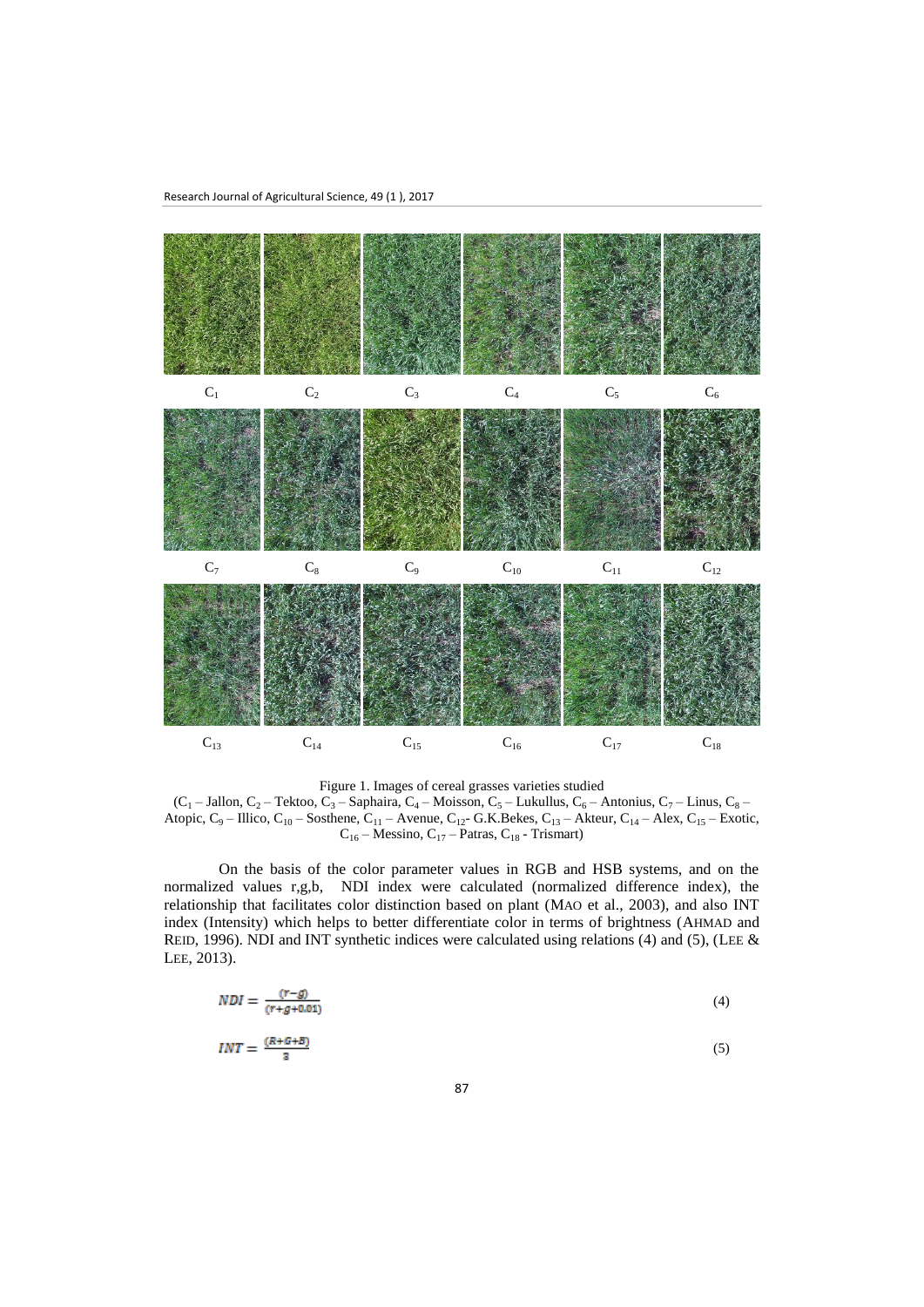where:  $R$  – spectral values in red channel;  $G$  – spectral values in green channel;  $B$  – spectral values in blue channel.

DGCI index (dark green color index), commonly used to estimate nitrogen supplement at cereals (KARCHER and RICHARDSON, 2003) was calculated by the relation (6) based on the values of the HSB system (RORIE et al., 2011).

$$
DGCI = \left[\frac{(H-60)}{60} + (1-S) + (1-B)\right]/3\tag{6}
$$

where: H – Hue; S – Saturation; B – Brightness HSB system.

*Statistical analysis of experimental data*. Experimental data were analyzed in terms of variance by ANOVA. The interdependence of the primary spectral bands, normalized values (r, g, b) and calculated indices INT, NDI and DGCI was assessed by correlation analysis. Classification of varieties studied, based on normalized spectral information (rgb) and indices calculated was done by cluster analysis method based on Euclidean distances. Safety parameters used were: correlation coefficients r and  $R^2$ , and Cophenetic coefficient. For the analysis of experimental data were used Excel 2007, calculation module, and software PAST (HAMMER et al., 2001).

### **RESULTS AND DISCUSSIONS**

From the analysis of the digital images, resulting in the primary spectral data channels (RGB), on which were calculated normalized values (rgb). Spectral values from RGB system have been converted into HSB system, transformation necessary for the calculation of some indices. Based on the color parameters were calculated indices NDI, INT and DGCI. Spectral values from RGB and HSB systems, and also normalized values (rgb), are presented in Table 1. Statistical data resulting from the ANOVA test, about the source of variance and the statistical reliability of the results are shown in Table 2.

In the state of vegetation analyzed, stem elongation, 30-31 BBCH code, and uniform conditions for growing, varieties showed phenotypic differences in terms of color intensity of the leaves, and leaf mass development. These differences were highlighted by color spectrum, both in RGB system and in the normalized values rgb, and based on specific indices (NDI, INT, and DGCI).

Analyzing the coefficient of variation (CV) was found a wider spectral variation in primary values compared to normalized values.

Thus, for red color channel ( $CV_R = 6.49$  compared to  $CVr = 2.53$ ) and green color channel (CV<sub>G</sub> = 5.63 compared to CV<sub>g</sub> = 2.18) the differences between the coefficient of variation was much higher than in the case of the blue color channel ( $CV_B = 4.61$  compared to  $CV_b = 4.08$ , to which differences of variation coefficient were smaller.

Calculated indices showed specific values: NDI =  $-0.106 \div -0.150$ , INT = 93.18  $\div$ 110.65, DGCI =  $0.6456 \div 0.9022$ . Normal probability plot of indices such values represented in figure  $2 - 4$ , safely statistics.

In the case of calculated indices, two indices presented values of the coefficient of variation (CV<sub>INT</sub> = 4.72, respectively CV<sub>DGCI</sub> = 10.20), which contributed to the differentiation of varieties within a specific analysis.

Through on Cluster analysis, varieties of cereals studied were grouped based on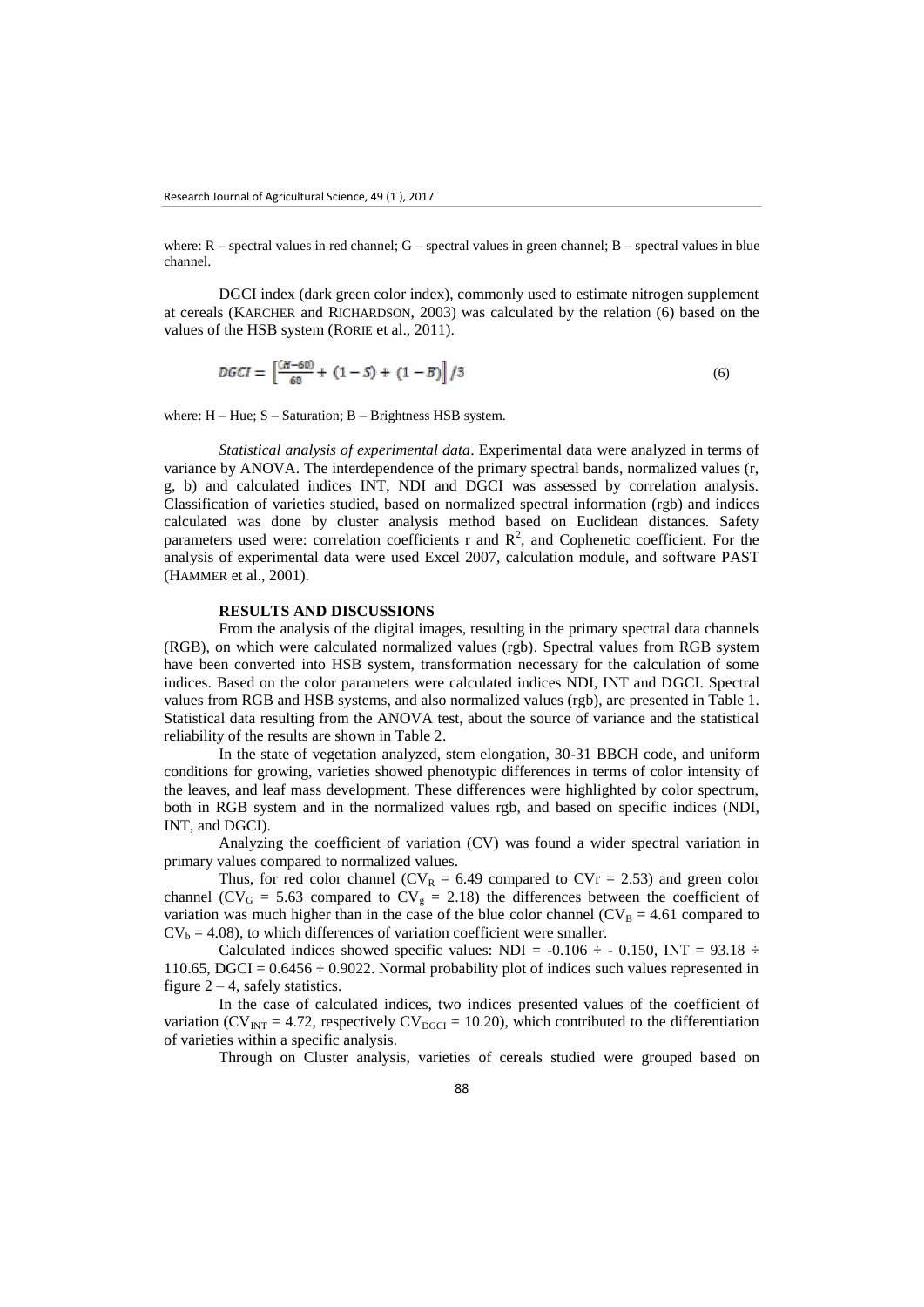Euclidean distances, in concordance to normalized spectral values and determined indices, the statistical safe (Cophenetic coefficient = 0.801).

#### *Table 1*

*Table 2*

|                    |                  |        |            | of cereals studied |        |             |            |             |             |  |  |
|--------------------|------------------|--------|------------|--------------------|--------|-------------|------------|-------------|-------------|--|--|
| Cereal<br>cultivar | Color parameters |        |            |                    |        |             |            |             |             |  |  |
|                    | $\mathbb{R}$     | G      | B          | $\mathbf r$        | g      | $\mathbf b$ | H          | S           | B           |  |  |
| Jallon             | 101.28           | 129.99 | 93.85      | 0.313              | 0.399  | 0.289       | 107        | 0.28        | 0.50        |  |  |
| Tektoo             | 100.08           | 127.61 | 92.42      | 0.318              | 0.394  | 0.288       | 103        | 0.27        | 0.51        |  |  |
| Saphira            | 105.45           | 130.93 | 95.56      | 0.297              | 0.403  | 0.300       | 122        | 0.26        | 0.48        |  |  |
| Moison             | 89.74            | 121.96 | 90.82      | 0.312              | 0.400  | 0.289       | 107        | 0.28        | 0.51        |  |  |
| Lukullus           | 94.63            | 127.15 | 93.27      | 0.300              | 0.404  | 0.296       | 116        | 0.27        | 0.50        |  |  |
| Antonius           | 90.81            | 119.92 | 96.76      | 0.295              | 0.390  | 0.315       | 132        | 0.24        | 0.47        |  |  |
| Linus              | 91.81            | 124.6  | 96.94      | 0.293              | 0.398  | 0.309       | 129        | 0.26        | 0.49        |  |  |
| Atoupic            | 85.91            | 113.26 | 92.65      | 0.294              | 0.388  | 0.317       | 136        | 0.24        | 0.44        |  |  |
| Illico             | 99.4             | 123.55 | 97.41      | 0.310              | 0.386  | 0.304       | 116        | 0.22        | 0.49        |  |  |
| Sosthene           | 83.14            | 109.37 | 87.87      | 0.297              | 0.390  | 0.313       | 132        | 0.24        | 0.43        |  |  |
| Avenue             | 89               | 114.18 | 95.97      | 0.298              | 0.382  | 0.321       | 137        | 0.22        | 0.45        |  |  |
| G.K. Bekes         | 85.2             | 107.63 | 86.71      | 0.305              | 0.385  | 0.310       | 125        | 0.21        | 0.42        |  |  |
| Akteur             | 89.63            | 119.69 | 89.8       | 0.300              | 0.400  | 0.300       | 120        | 0.25        | 0.47        |  |  |
| Alex               | 93.52            | 119.25 | 103.38     | 0.296              | 0.377  | 0.327       | 143        | 0.22        | 0.47        |  |  |
| Exotic             | 87.77            | 112.73 | 96.55      | 0.295              | 0.379  | 0.325       | 142        | 0.22        | 0.44        |  |  |
| Messino            | 89.78            | 116.61 | 94.83      | 0.298              | 0.387  | 0.315       | 131        | 0.23        | 0.46        |  |  |
| Patras             | 89.47            | 119.9  | 93.26      | 0.296              | 0.396  | 0.308       | 126        | 0.25        | 0.47        |  |  |
| Trismart           | 93.13            | 120.6  | 102.54     | 0.294              | 0.381  | 0.324       | 141        | 0.23        | 0.47        |  |  |
| SE                 | $\pm 1.41$       | ±1.59  | $\pm 1.03$ | $\pm 0.002$        | ±0.002 | $\pm 0.003$ | $\pm 2.91$ | $\pm 0.005$ | $\pm 0.006$ |  |  |

Color parameters in RGB and HSB systems, and corrected values (rgb) to characterize varieties of cereals studied

R – red color channel; G – green color channel; B - blue color channel; r – normalized red channel; g – normalized green channel; b – normalized blue channel; H – Hue; S – Saturation; B – Brightness.

ANOVA test, single factor

| Source of Variation              | SS       | df  | MS       |          | P-value | F crit   |
|----------------------------------|----------|-----|----------|----------|---------|----------|
| Between Groups                   | 807829.8 | 13  | 62140.75 | 810.8567 | 8E-189  | 2.790242 |
| Within Groups                    | 18239.35 | 238 | 76.63592 |          |         |          |
| Total                            | 826069.1 | 251 |          |          |         |          |
| .<br>$\sim$ $\sim$ $\sim$ $\sim$ |          |     |          |          |         |          |

 $Alpha = 0.001$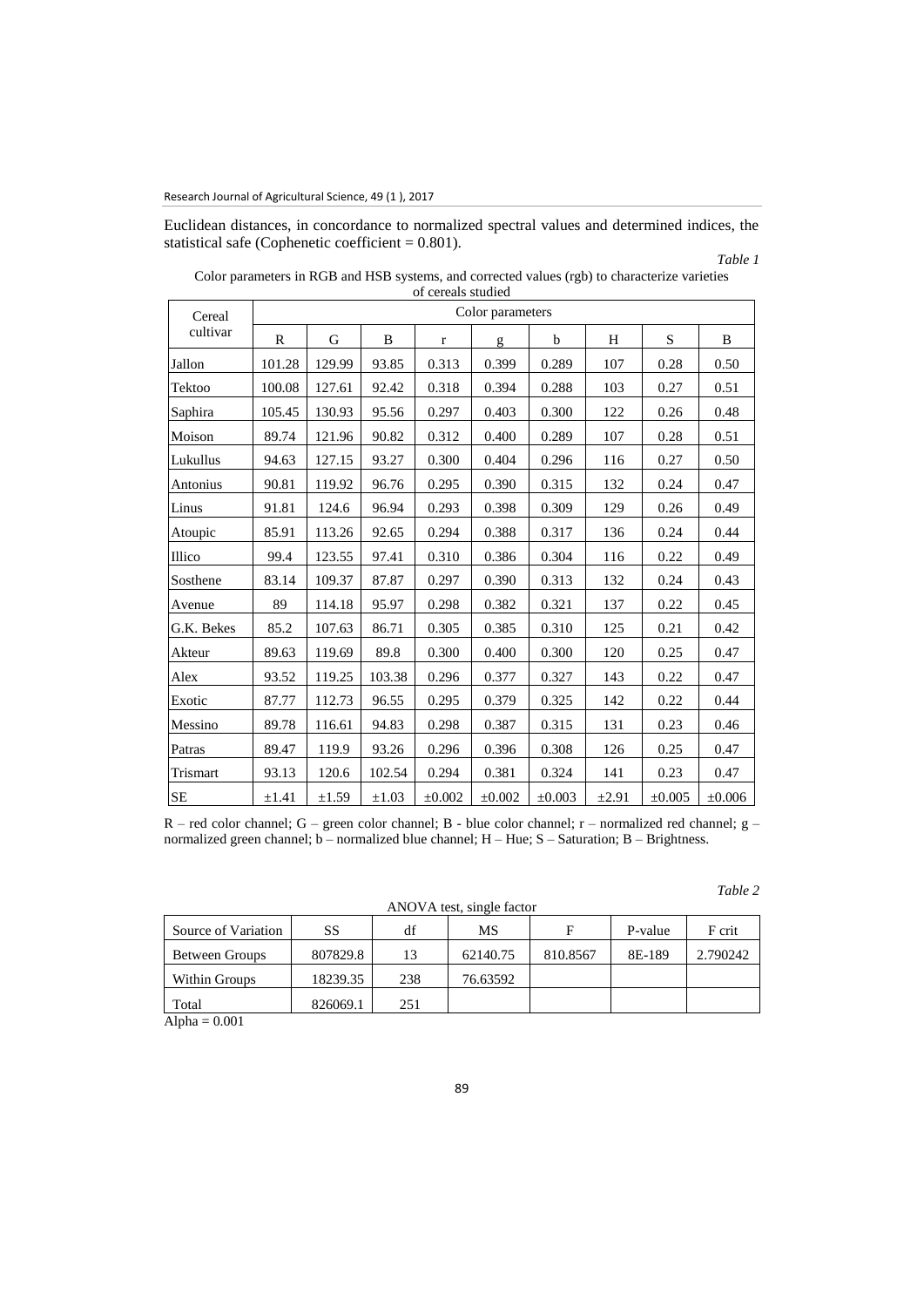

Figure 4. The histogram of DGCI values (a) and normal probability plot for DGCI values (b);  $(x - \text{barley varieties}; + \text{wheat varieties}; * - \text{triticale variety}).$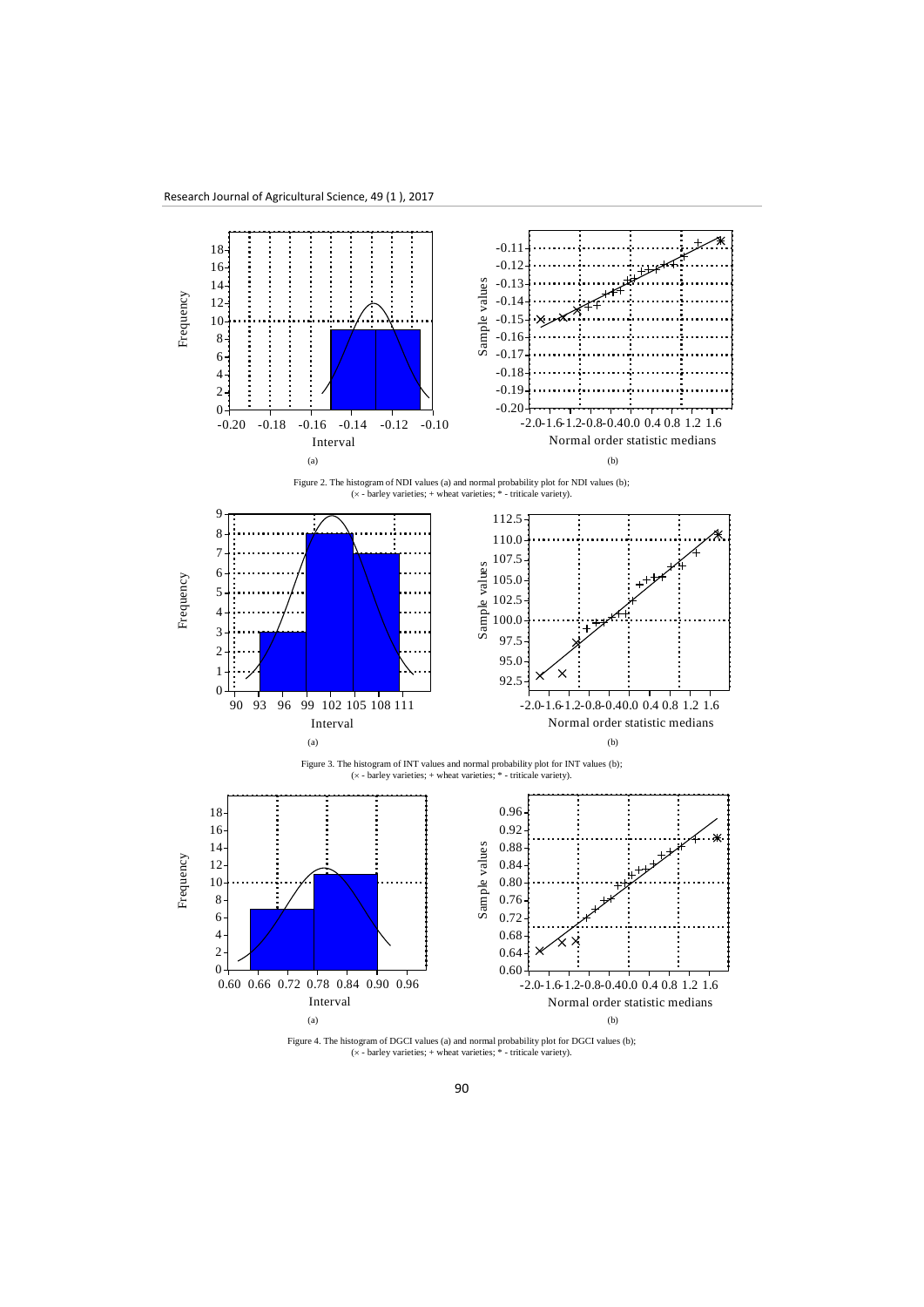From the analysis that was done, have resulted two distinct clusters: cluster I (CI), which includes two varieties  $C_{10}$  and  $C_{12}$  and the cluster II (CII), which comprises the other 16 varieties studied, figure 5.



Figure 5. Grouping varieties of cereals studied, based on Euclidean distances, in relation to values of determined indices

Within the cluster CII, are found two major in clusters (CII/1 and CII/2) with more in clusters each. Within in the case of the in cluster CII/1, were grouped with similar characteristics: varieties  $C_4$ ,  $C_9$ , and  $C_1$  (in cluster CII/1/1); varieties  $C_5$ ,  $C_{14}$ ,  $C_{18}$  and  $C_7$  (in cluster CII/1/2), respectively, at a distinct position, variety  $C_2$  (in cluster CII/1/3). Within in the case of the in cluster CII/2 was identified: varieties  $C_3$ ,  $C_{17}$  and  $C_{16}$  (in cluster CII/2/1); varieties  $C_{11}$ ,  $C_{13}$  and  $C_{15}$  (in cluster CII/2/2), and at s distinct position variety  $C_6$  (in cluster CII/2/3), and variety C8 (in cluster CII/2/4).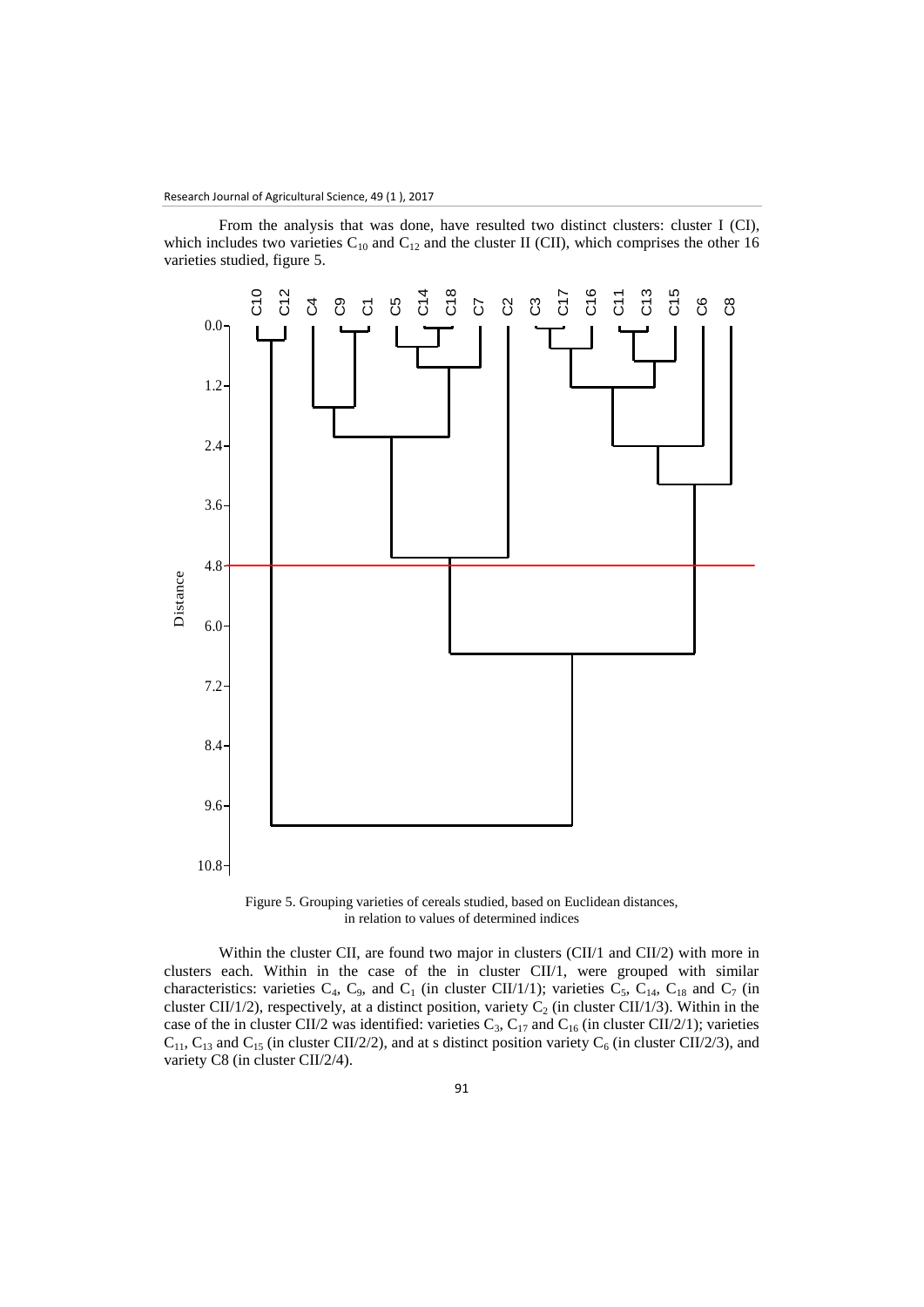Benchmarking studies, with different variants of fertilization on wheat were conducted in order to formulate multiple solutions with comparable results to choose the most suitable solution, in technical or economical aspect (MEYER-AURICH et al., 2008; SALA and BOLDEA, 2011; KOONDHAR et al., 2016; SALA et al., 2015, 2016). Most of these studies have quantified the effect of treatments at endpoint, harvesting, little too late to be possible to make corrections. But such analysis, based on spectral properties of varieties or crops, in combination with the technological level, and crops status, prove to be very useful for early identification of different situations, and to be possible efficient corrections (BASSO et al., 2016; SCHIRRMANN et al., 2016; WANG et al., 2017).

In other species, they were studied the influence of factors, most often fertilizer at the crops or some physiological indices such as foliar distribution, leaf area or the state of nutrition, which are found in interdependence with production and quality (Jivan and Sala, 2014; RAWASHDEH and SALA, 2013, 2015, 2016). Various studies and computer simulation models concerning the production of wheat in relation to environmental and technological factors, in particular fertilization, were carried out for different climatic conditions (BRENTRUP et al., 2004; BAKHSH et al., 2013; RONG et al., 2013).

Image analysis based on spectral information associated with physiological indexes of leaves and subsequent production and quality would be more efficient to conduct quantitative and qualitative prediction models of agricultural production (J<sub>IN</sub> et al., 2016).

The results of this study falls within the context and trend of the research on crop monitoring by imaging methods, and managed to characterize a number of varieties of cereal grasses based on spectral information from aerial images.

### **CONCLUSIONS**

From the analysis of the aerial images, taken with the drone, the spectral values were obtained in RGB system, from which the RGB normalized values were calculated (rgb), and also the values in the HSB system, were calculated. Based on their values, specific indices were calculated (NDI, INT and DGCI) and were found different situations of the coefficient of variation (CV) compared with the specific phonological properties of varieties studied.

Based on normalized values (rgb) and NDI, INT and DGCI indices, has been possible to group the 18 varieties studied in clusters, safely statistical, confirmed by the Cophenetic coefficient.

### **ACKNOWLEDGEMENT**

The authors thank to the Experimental and Didactic Station from BUASMV "King Michael I of Romania" Timisoara for the facility to study the cereal varieties collection for this research.

#### **BIBLIOGRAPHY**

AHMAD I.S., REID, J.F., 1996. Evaluation of color representations for maize images. Journal of Agricultural Engineering Research 63: 185–196.

- BAKHSH A., BASHIR I., FARID H.U., WAJID S.A. 2013. Using ceres-wheat model to simulate grain yield production function for Faisalabad, Pakistan, conditions. Experimental Agriculture 49(3): 461-475.
- BASSO B., FIORENTINO C., CAMMARANO D., SCHULTHESS U. 2016. Variable rate nitrogen fertilizer response in wheat using remote sensing. Precision Agriculture 17(2): 168-182.
- BRENTRUP F., KÜSTERS J., LAMMEL J., BARRACLOUGH P., KUHLMANN H. 2004. Environmental impact assessment of agricultural production systems using the life cycle assessment (LCA) methodology II. The application to N fertilizer use in winter wheat production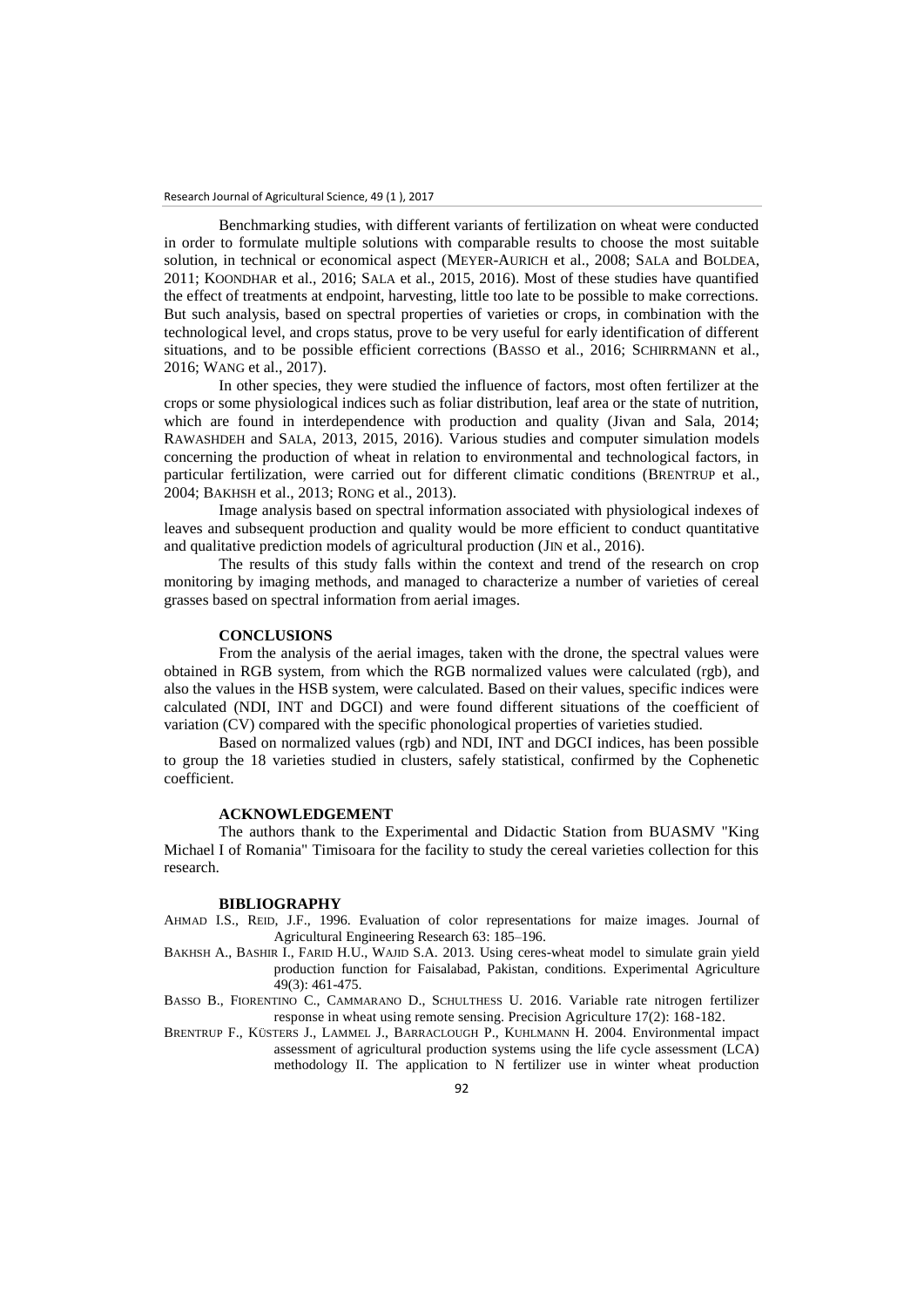systems. European Journal of Agronomy 20(3): 265-279.

- HAMMER Ø., HARPER D.A.T., RYAN P.D., 2001. PAST: Paleontological statistics software package for education and data analysis. Palaeontologia Electronica 4(1): 1-9.
- HERBEI M.V., SALA F. 2015. Use Landsat image to evaluate vegetation stage in sunflower crops. AgroLife Scientific Journal 4(1): 79-86.
- HERBEI M. SALA F., BOLDEA M. 2015. Relation of normalized difference vegetation index with some spectral bands of satellite images. AIP Conference Proceedings 1648: 670003-1 – 670003-4.
- HERBEI M., SALA F. 2016. Biomass prediction model in maize based on satellite images. AIP Conference Proceedings 1738: 350009-1 – 350009-4.
- ISHIMWE R., ABUTALEB K., AHMED F. 2014. Applications of thermal imaging in agriculture—A Review. Advances in Remote Sensing 3: 128-140.
- JIN X., KUMAR L., LI Z., XU X., YANG G., WANG J. 2016. Estimation of winter wheat biomass and yield by combining the aquacrop model and field hyperspectral data. Remote Sensing 8: 972.
- JIVAN C., SALA F. 2014. Relationship between tree nutritional status and apple quality. Horticultural Science 41(1): 1-9 pp.
- KARCHER, D.E., RICHARDSON, M.D., 2003. Quantifying turfgrass color using digital image analysis. Crop Science 43 943–951.
- KRYVOBOK O., 2000. Estimation of the productivity parameters of wheat crops using high resolution satellite data. International Archives of Photogrammetry and Remote Sensing. XXXIII(B7): 717-722.
- KOONDHAR M.A., QIU L., MAGSI H., CHANDIO A.A., HE G., 2016. Comparing economic efficiency of wheat productivity in different cropping systems of Sindh Province, Pakistan. Journal of the Saudi Society of Agricultural Sciences, 1-10.
- LAMB D.W., BROWN R.B. 2001. PA—Precision Agriculture: Remote-Sensing and Mapping of Weeds in Crops. Journal of Agricultural Engineering Research 78(2): 117-125.
- LEE K.-J., LEE B.-W. 2013. Estimation of rice growth and nitrogen nutrition status using color digital camera image analysis. Europ. J. Agronomy 48: 57– 65.
- .LELONG C.C.D., BURGER P., JUBELIN G., ROUX B., LABBÉ S., BARET F. 2008. Assessment of unmanned aerial vehicles imagery for quantitative monitoring of wheat crop in small plots. Sensors (Basel) 8(5): 3557-3585.
- LOPRESTI M.F., DI BELLA C.M., DEGIOANNI A.J. 2015. Relationship between MODIS-NDVI data and wheat yield: A case study in Northern Buenos Aires province, Argentina. Information Processing in Agriculture 2(2): 73-84.
- LUKAS V., NOVÁK J., NEUDERT L., SVOBODOVA I., RODRIGUEZ-MORENO F., EDREES M., KREN J. 2016. The combination of uav survey and landsat imagery for monitoring of crop vigor in precision agriculture. The International Archives of the Photogrammetry, Remote Sensing and Spatial Information Sciences, Volume XLI-B8: 953-957.
- LUNA I., LOBO A. 2016. Mapping crop planting quality in sugarcane from UAV imagery: A pilot study in Nicaragua. Remote Sensing 8: 500.
- MAO W., WANG Y., WANG Y. 2003. Real-time detection of between row weeds using machine vision. Paper number 031004, ASAE, St Joseph, MI, USA.
- MEIER U. 2001. Growth stages of mono-and dicotyledonous plants. BBCH Monograph, pp.14-19.
- MEYER-AURICH A., GANDORFER M., WEERSINK A., WAGNER P. 2008. Economic analysis of site-specific wheat management with respect to grain quality and separation of the different quality fractions.  $12^{th}$  Congress of the European Association of Agricultural Economists – EAAE 2008, 1-7.
- MYNENI R.B., HALL F.G., SELLERS P.J., MARSHAK A.L. 1995. The interpretation of spectral vegetation index, IEEE Transactions on Geoscience and Remote Sensing 33(2), 481-486.
- RASBAND W.S. 1997. ImageJ. U. S. National Institutes of Health, Bethesda,Maryland, USA, pp. 1997– 2014.
- .RAWASHDEH H.M., SALA F. 2013. The effect of foliar application of iron and boron on early growth parameters of wheat (*Triticum aestivum* L.). Research Journal of Agricultural